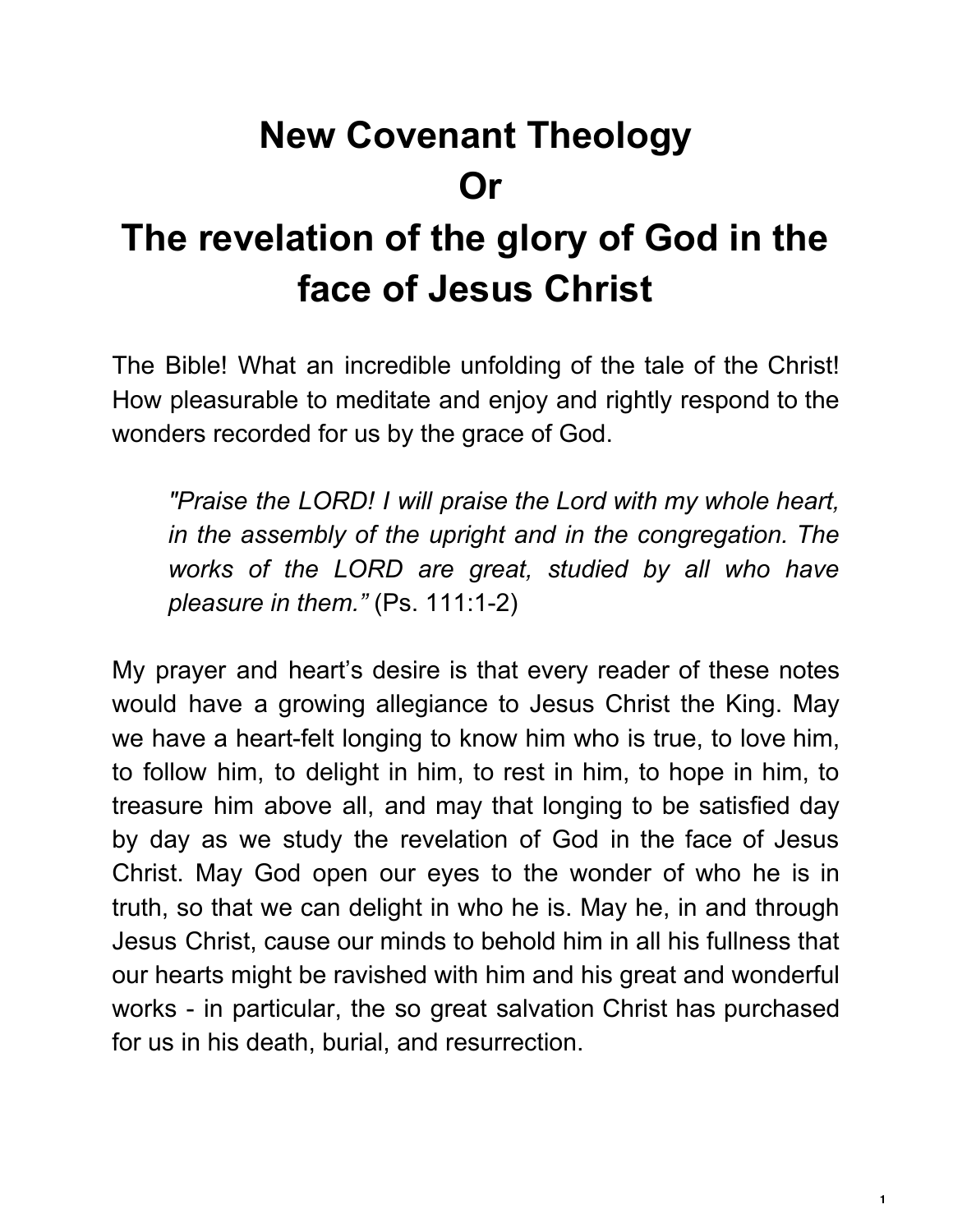#### **Theology Unfolded in the New Covenant**

God, before the foundation of the world, purposed to manifest his glory in an unfolding way. This eternal purpose would be accomplished in and through Christ Jesus our Lord (see Eph. 3:8-11). This is the heart of what is called New Covenant Theology.

The name *New Covenant Theology* is a label given to what the God-breathed Scriptures unveil for us. *Theology* comes from two Greek words: *Theos* - referring to the one true and living God; and *logos* - the word or expression or revelation from and of this glorious God. The *New Covenant* is the very Word or expression or revelation of God. At the very core of the New Covenant is the Lord Jesus Christ himself. This is what was foretold by the prophets of God.

*"I, the LORD, have called You in righteousness, and will hold Your hand; I will keep You and give You as a covenant to the people, as a light to the Gentiles, to open blind eyes, to bring out prisoners from the prison, those who sit in darkness from the prison house."* (Isa. 42:6-7)

*"…I will preserve You and give You as a covenant to the people. . .."* (Isa. 49:8).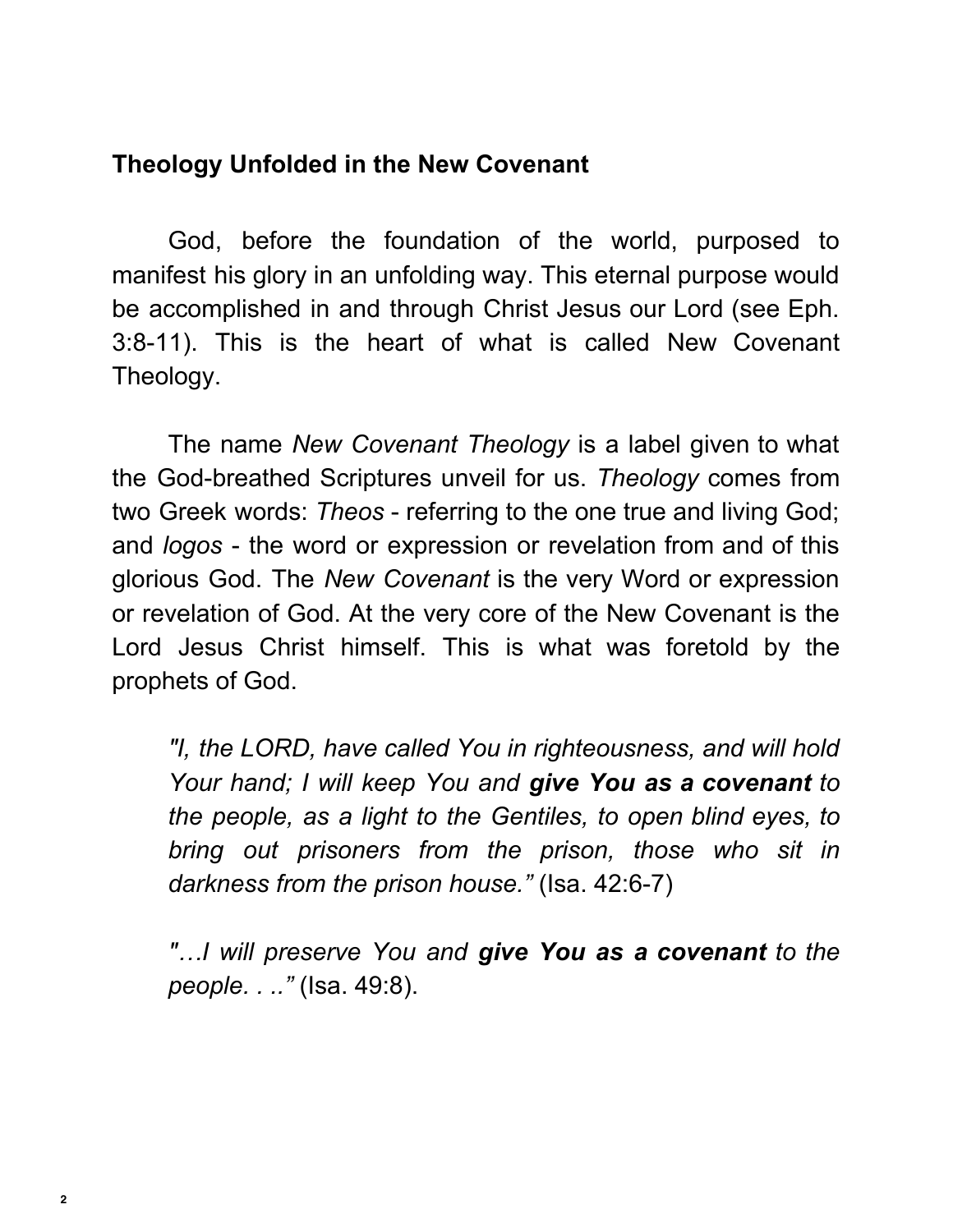Jesus is the Word - the *logos*.

*"In the beginning was the Word, and the Word was with God, and the Word was God. … And the Word became flesh and dwelt among us, and we beheld His glory, the glory as of the only begotten of the Father, full of grace and truth."* (John 1:1, 14)

Thus, in the term *New Covenant Theology* we declare that God, for his own delight, has revealed himself and manifested his glory ultimately in the Person of the Lord Jesus Christ and his complete and perfect work on the Cross through which he has established a New Covenant in his blood.

*"God, who at various times and in various ways spoke in time past to the fathers by the prophets, has in these last days spoken to us by* [literally, **in**] *His Son, whom He has appointed heir of all things, through whom also He made the worlds; who being the brightness of His glory and the express image of His person, and upholding all things by the word of His power, when He had by Himself purged our sins, sat down at the right hand of the Majesty on high. . ."* (Heb. 1:1-3).

# **God's Eternal Plan: The New Covenant**

Prior to the incarnation, all of history and all of Scripture had progressively been moving toward and aiming at the great day of Christ and the New Covenant reality that would glorify God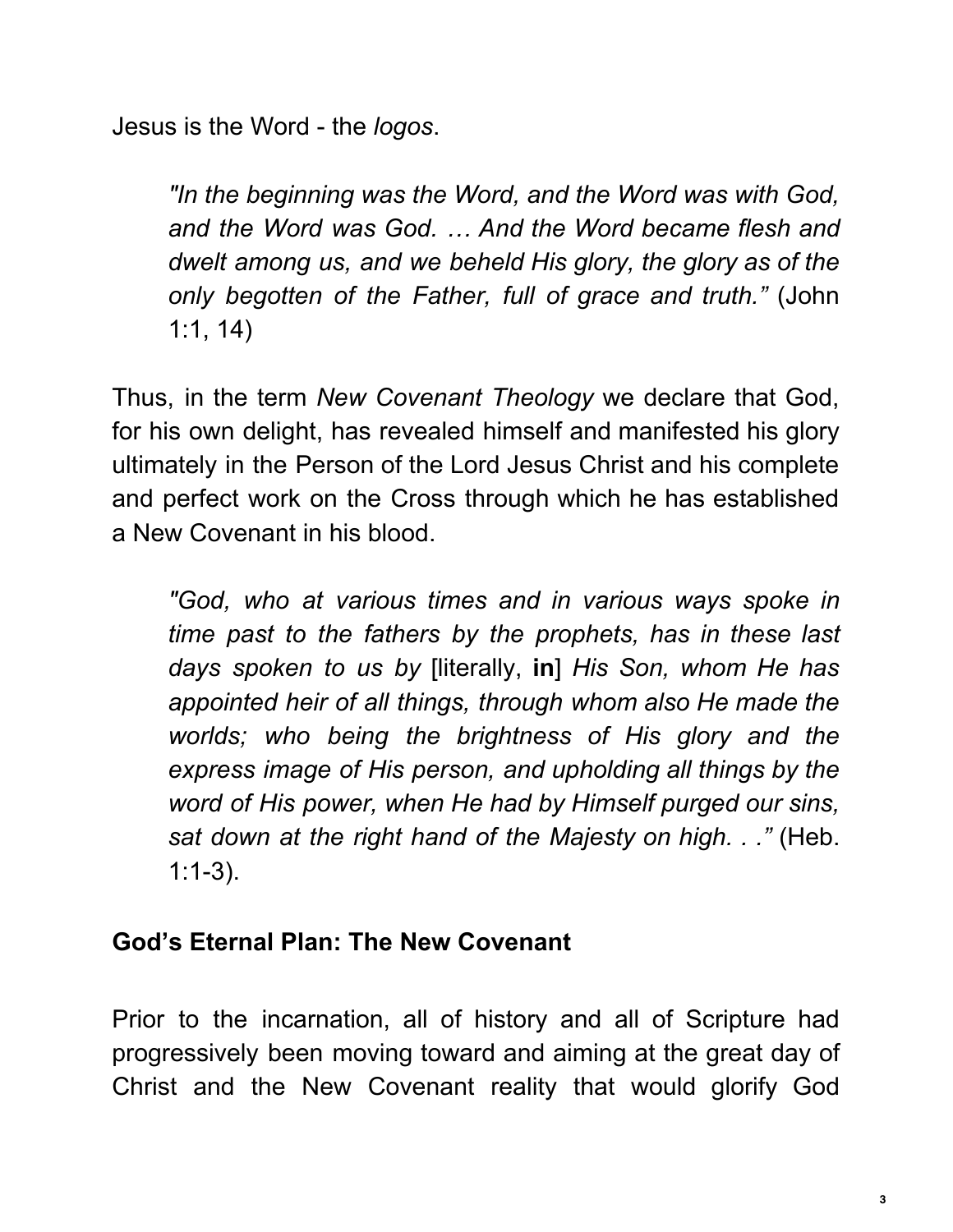forever and ever. This was God's eternal plan, worked out through the creation of a physical world and universe; a way of going public with his glory in an incredible way for his own delight (Eph. 1:9-12; 3:8-11). This resounds to the praise of the glory of his grace!

God foretold the new thing he would do, and in the fullness of time, he did it (Is. 42:6-9; 43:19; 45:21-25; 46:9-13). He established the Lord who reigns over a kingdom of redeemed people upon whom the Spirit has been poured. These kingdom citizens relate to God on the basis of a New Covenant in which Jesus himself is their High Priest, Judge, Shepherd, King, Prophet; their very life!

*"But when the fullness of the time had come, God sent forth His Son. . ."* (Gal. 4:4)

*"…know assuredly that God has made this Jesus, whom you crucified, both Lord and Christ."* (Acts 2:36)

*"…Jesus has become a surety of a better covenant… He has obtained a more excellent ministry, inasmuch as he is also Mediator of a better covenant, which was established on better promises…But Christ came as High Priest of the good things to come, with the greater and more perfect tabernacle not made with hands, that is not of this creation…For by one offering He has perfected forever those who are being sanctified."* (Heb. 7:22; 8:6; 9:11; 10:14)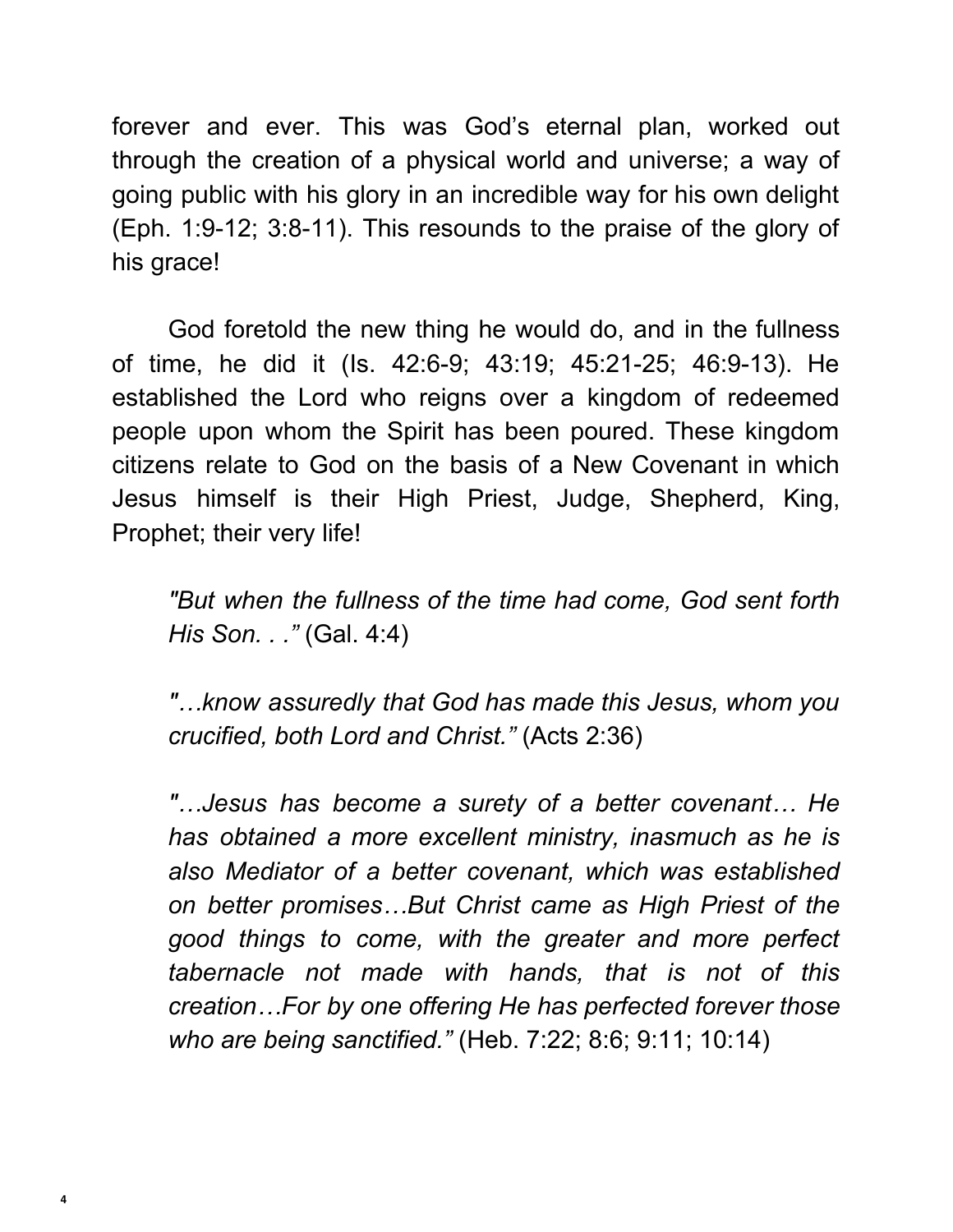This was God's eternal plan. That is why Jesus is referred to as "*the Lamb slain from the foundation of the world*" (Rev. 13:8). This would be "*the everlasting covenant* (Heb. 13:20)." It will last forever because there will never be a need for another one. It is everlasting simply because it will need neither amendment nor addition in any way. Christ our covenant is perfect and "by one offering He has perfected forever those who are being sanctified" (Heb. 10:14). His is the kingdom that is an everlasting kingdom that will not pass away. His kingdom is the one that shall not be destroyed (Daniel 7: 14), but will remain, for it cannot be shaken (Heb. 12:22-28). All of God's previous revelation, including the Mosaic era, anticipated and led to the coming of Christ (Gal. 3:19). Even that Old Covenant was a "shadow of things to come, but the substance is of Christ" (Col. 2:17; see also Heb. 10:1).

*"For all the promises of God in Him are Yes, and in Him Amen, to the glory of God through us."* (2 Cor. 1:20)

This glorious New Covenant was planned before the foundation of the world, when God chose a people in Christ to be holy and blameless before him in love. In fact, this people were predestined to be adopted "as sons by Jesus Christ to himself!" The good pleasure of his will that would abound to the praise of the glory of his grace is this: sinful rebels would be made accepted in the Beloved - redeemed through the blood of the everlasting covenant - and would receive the forgiveness of sins according to the riches of his grace. What incredible wisdom and insight to conceive of such a plan, where in the dispensation of the fullness of the times, God might gather together, in one, all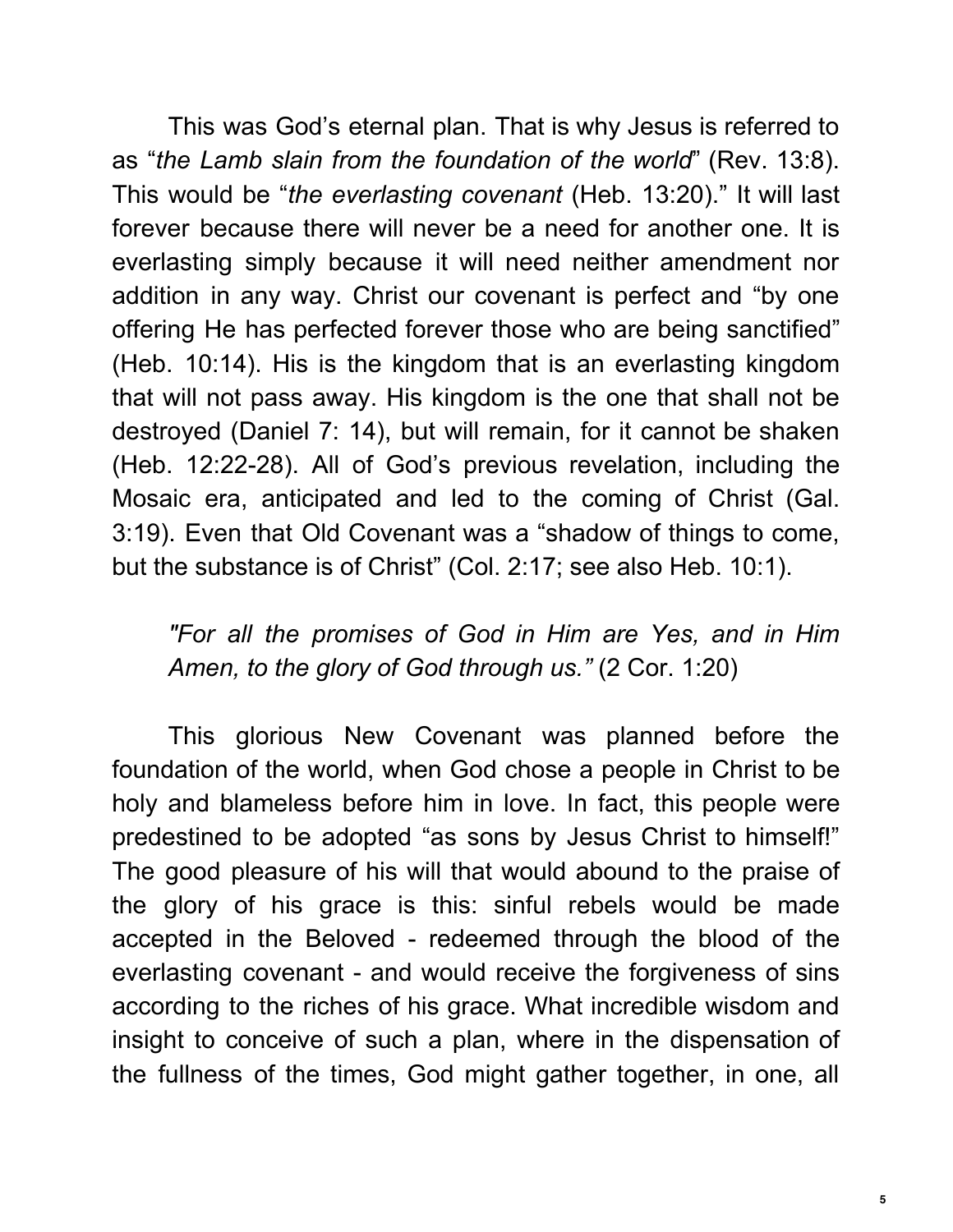things in Christ, both which are in heaven and which are on earth . . . to the praise of his glory (see Eph. 1:3-14)!

#### **Reading the Bible in Light of the New Covenant**

Thus, the pinnacle of God's unfolding revelation comes to us in the New Testament Scriptures, in the face of Jesus Christ. Behold Immanuel! What fullness of joy comes to those who were born blind when they behold the Lord Jesus Christ. To God be the glory!

*"For it is God who commanded light to shine out of darkness, who has shone in our hearts to give the light of the knowledge of the glory of God in the face of Jesus Christ."* (2 Cor. 4:6)

Here in the New Testament Scriptures, the Spirit, through his chosen apostles, gives us our Lord's words about the mystery of Christ, "*which in other ages was not made known to the sons of men*" (Eph. 3:5). The two testaments proclaim the same message, but from differing standpoints. The first, sometimes using veiled and symbolic language, points forward in anticipation and the other, in clear and unmistakable terms, declares completion/accomplishment. Thus, we must read all of Scripture in light of the New Covenant, established in Jesus Christ (Matt. 5:17; Luke 10:23-24; 24:27, 44; John 5:46; 8:56; Heb. 10:7). We must read Scripture in context. The Bible needs to be understood and communicated not only in its parts, but also in the whole.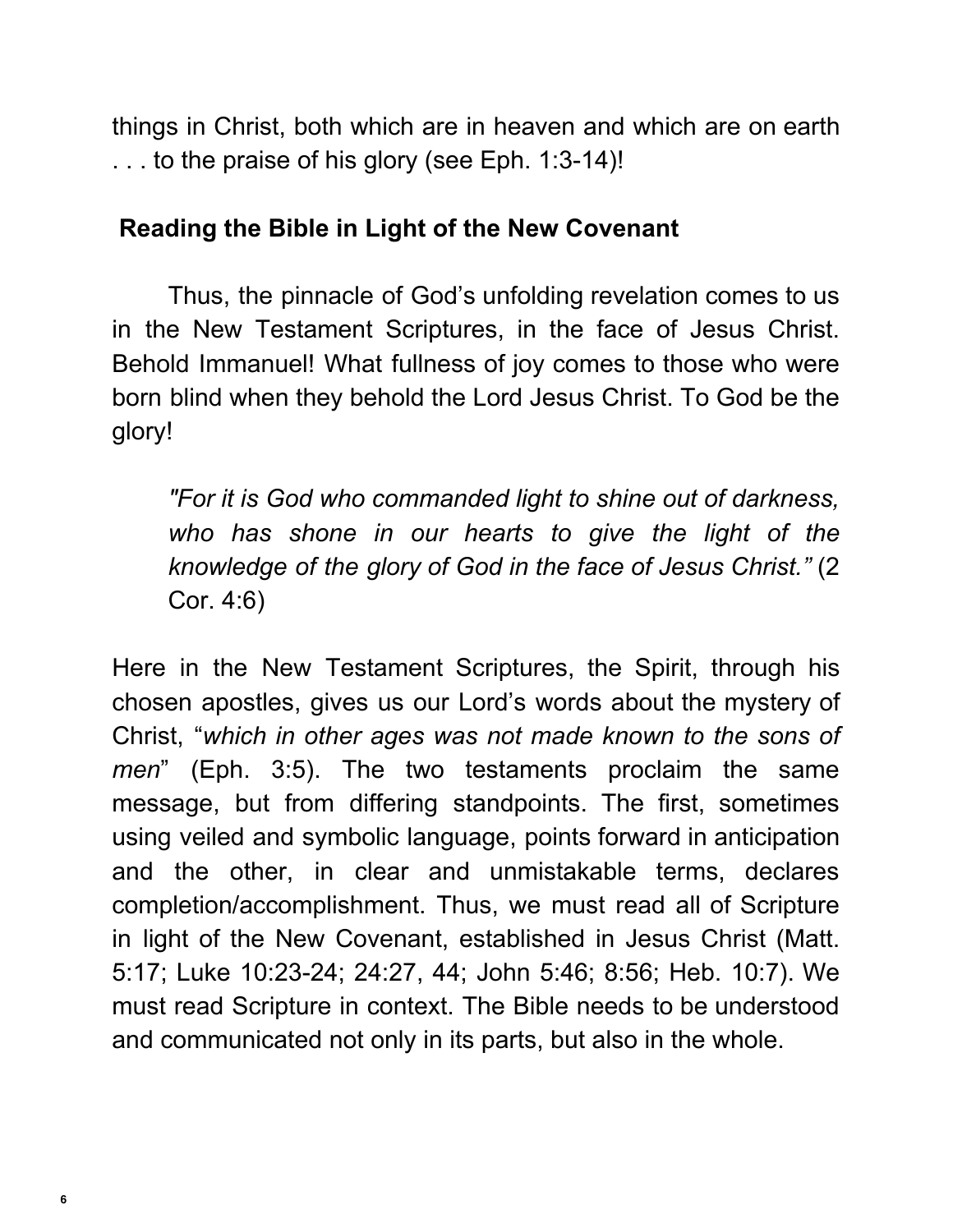*"For I have not shunned to declare to you the whole counsel of God."* (Acts 20:27)

Since there is one Divine Author behind all the human authors of Scripture, it is essential that we seek to understand how all the parts of Scripture fit together to communicate the whole purpose of God. It seems consistent with God's revelation that true biblical theology is the recognition of God's purpose, unfolding and weaving its way from Genesis to Revelation on the timeline of redemptive history, culminating in Jesus Christ. Dr. D.A. Carson, in *The Gagging of God* writes, "Each major strand [of biblical theology] must be woven into the fabric that finds its climax and ultimate significance in the person and work of Jesus Christ." [(Grand Rapids, MI: Zondervan, 1996), 545] New Covenant Theology aims to pass on the vision and purpose of God in Christ, so that students of the Word will not only learn to understand Scripture in its parts, but will gain and cherish a breath-taking sense of the Christ-centeredness of all of Scripture.

# **The Hope and Glory of Israel: The New Covenant**

When we use "Christ-colored glasses" to gaze into the words of the Old Testament prophets like Isaiah, we behold promises that look forward toward a hope and glory promised to Israel. We see their hope in great promises like these:

*"But Israel shall be saved by the LORD with an everlasting salvation; you shall not be ashamed or disgraced forever and ever*" (Isa. 45:17).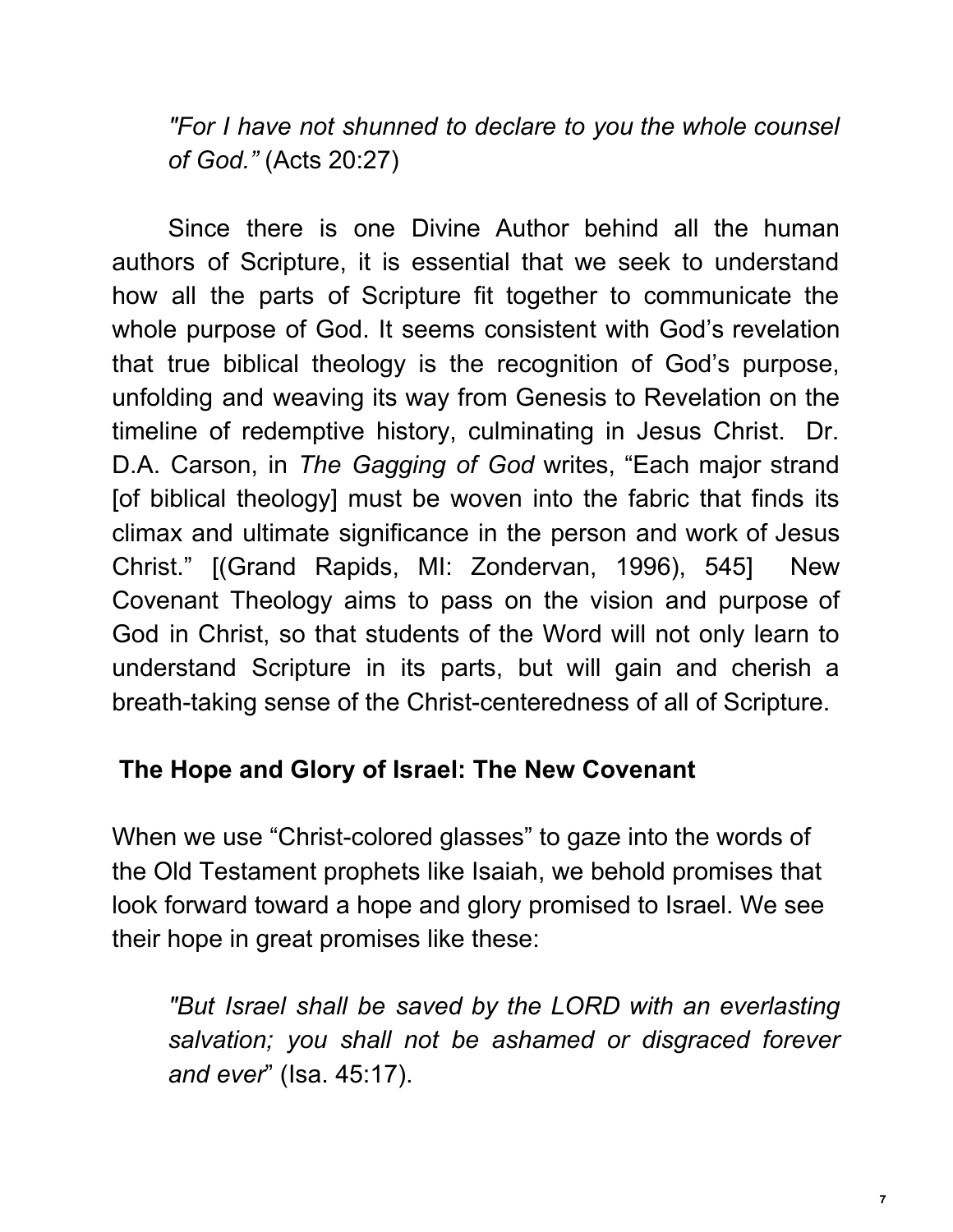Indeed Paul quotes from the Old Testament Scriptures and declares in Romans, "*Whoever believes on Him* [Jesus who is Christ the risen and ascended Lord] *will not be put to shame.*" Jesus brings the promise to its full and lasting expression in the New Covenant through his blood.

Isaiah reveals in Isaiah 45:25, "*In the LORD all the descendents of Israel shall be justified, and shall glory*."

Who are these descendents of Israel? What has happened? God clarifies his purposes for us in the New Testament Scriptures.

"*But it is not that the word of God has taken no effect. For they are not all Israel who are of Israel, nor are they all children because they are the seed* [descendents] *of Abraham; but, 'In Isaac your seed shall be called.' That is, those who are the children* [descendents*] of the flesh, these are not the children of God; but the children of the promise are counted as the seed* [descendents]" (Rom. 9:6-8).

"*Therefore know that only those who are of faith are sons of Abraham*" (Gal. 3:7).

"*And if you are Christ's, then you are Abraham's seed and heirs according to the promise*" (Gal. 3:29).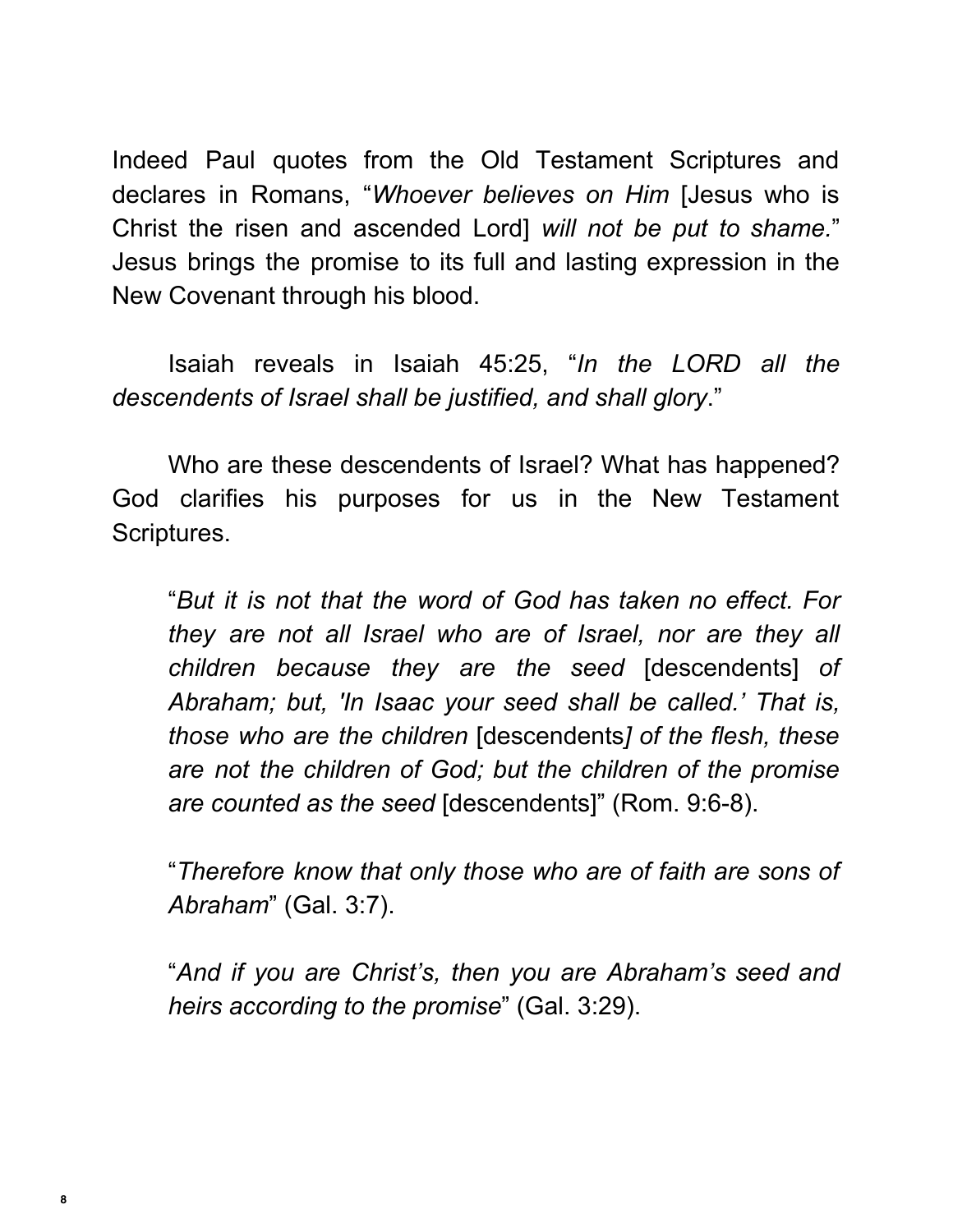What glory for Israel - elect Israel - the sons of promise! To be IN CHRIST: forgiven in him; justified in him; alive in him; free in him; accepted in him; and glorified in him - wow! Oh blessed Israel! You are indeed blessed of the Lord. This New Covenant is your promised glory. What fullness! Oh Israel, your day has come!

"*But when the fullness of the time had come, God sent forth His Son, born of a woman, born under the law, that we might receive the adoption as sons. And because you are sons, God has sent forth the Spirit of His Son into your hearts, crying out, 'Abba, Father!' Therefore you are no longer a slave but a son, and if a son, then an heir of God through Christ"* (Gal. 4:4-7).

# **Gentiles Grafted into the New Covenant**

What about me - a Gentile? The church is the glory of believing Israel; now spiritually redeemed as the people of God. The church, created in Christ Jesus, and all its gracious blessings, is the remarkable way God had planned to fulfill His promises to elect Israel. God, in Christ, would now take a remnant from the people he had redeemed from bondage in Egypt and deliver them from the spiritual bondage of the Old Covenant, for the praise of the glory of his grace. However in Isaiah we read another astounding declaration. The Son of God is so worthy that the Father declares to his beloved Son:

"*It is too small a thing that You should be My Servant to raise up the tribes of Jacob, and to restore the preserved ones of*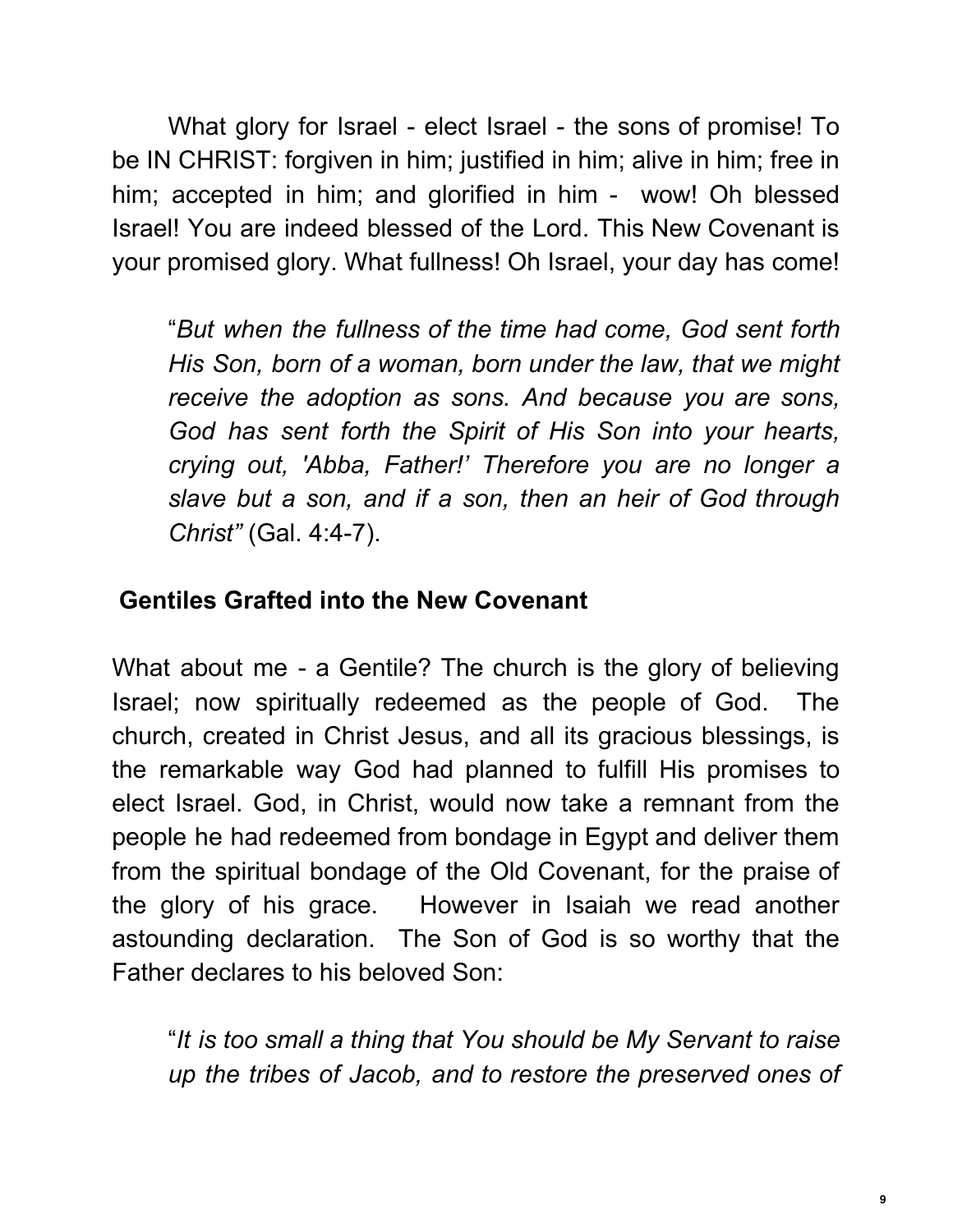*Israel; I will also give You as a light to the Gentiles, that You should be My salvation to the ends of the earth*" (Is. 49:6).

I, as a believing Gentile, have been made a partaker of Israel's spiritual blessings (see Rom. 15:27), because **Christ** is so worthy! No wonder there is no room for boasting (Rom. 11). I, who have not borne the heat of day and the burden of the law; I, who loitered aimlessly in the marketplace; I was called and made equal unto Israel! I, who am called uncircumcision by what is called the circumcision made in the flesh by hands --- I, one who was without Christ, an alien from the commonwealth of Israel and a stranger from the covenants of promise, having no hope and without God in the world, have been grafted in to the Vine. Now in Christ Jesus, we who believe, who once were far off, have been brought near by the blood of Christ!

"*For He Himself is our peace, who has made both one, and has broken down the middle wall of separation, having abolished in His flesh the enmity* [ that I, too, might cry out, 'Abba, Father!'*] having abolished in His flesh the enmity, that is, the law of commandments contained in ordinances, so as to create in Himself one new man from the two, thus making peace, and that He might reconcile them both to God in one body through the cross, thereby putting to death the enmity, and He came and preached peace to you who were afar off and to those who were near. For through Him we both have access by one Spirit to the Father*" (Eph. 2:14-18).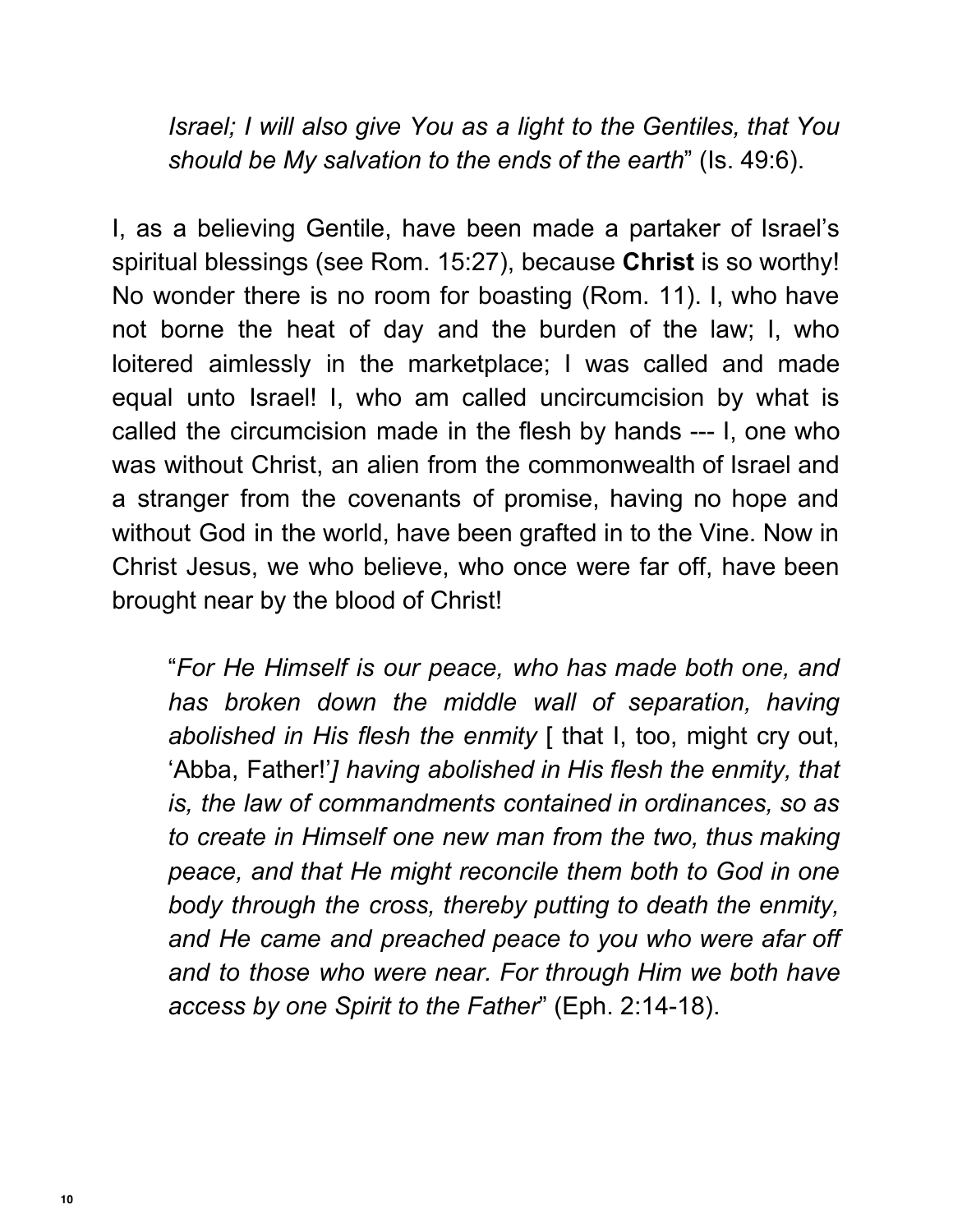I rejoice that true Israel (the sons of promise - See Galatians 3-4) does indeed approve and support and embrace the gospel. The Messiah has been enthroned on high with all authority and has poured out His Spirit - bringing Israel (sons of promise - elect from before the foundation of the world) to humble repentance, and then spreading outward to the elect from every nation (Acts).

#### **God's Promises Fulfilled in the New Covenant**

God has kept his promise to the seed of Abraham. They are bound up in the Promised One - Jesus Christ. In Christ, God has made good on *all* his promises. "For all the promises of God in Him are Yes, and in Him Amen, to the glory of God through us" (2 Cor. 1:20).

Seeing this, Zacharias, filled with the Holy Spirit, cried out with an unveiled face, "Blessed is the Lord God of Israel, for He has visited and redeemed His people..."

Seeing this, Paul, filled with the Holy Spirit, cried out with an unveiled face, "And we declare to you glad tidings - that promise which was made to the fathers. God has fulfilled this for us their children, in that He has raised up Jesus!" (Acts 13:32-33).

Seeing this, as many as have been appointed to eternal life believe, and filled with the Holy Spirit, they continually cry out with unveiled faces, "Blessed be the name of the Lord! Amazing grace! God forbid that I should boast except in the cross of our Lord Jesus Christ, by whom the world has been crucified to me, and I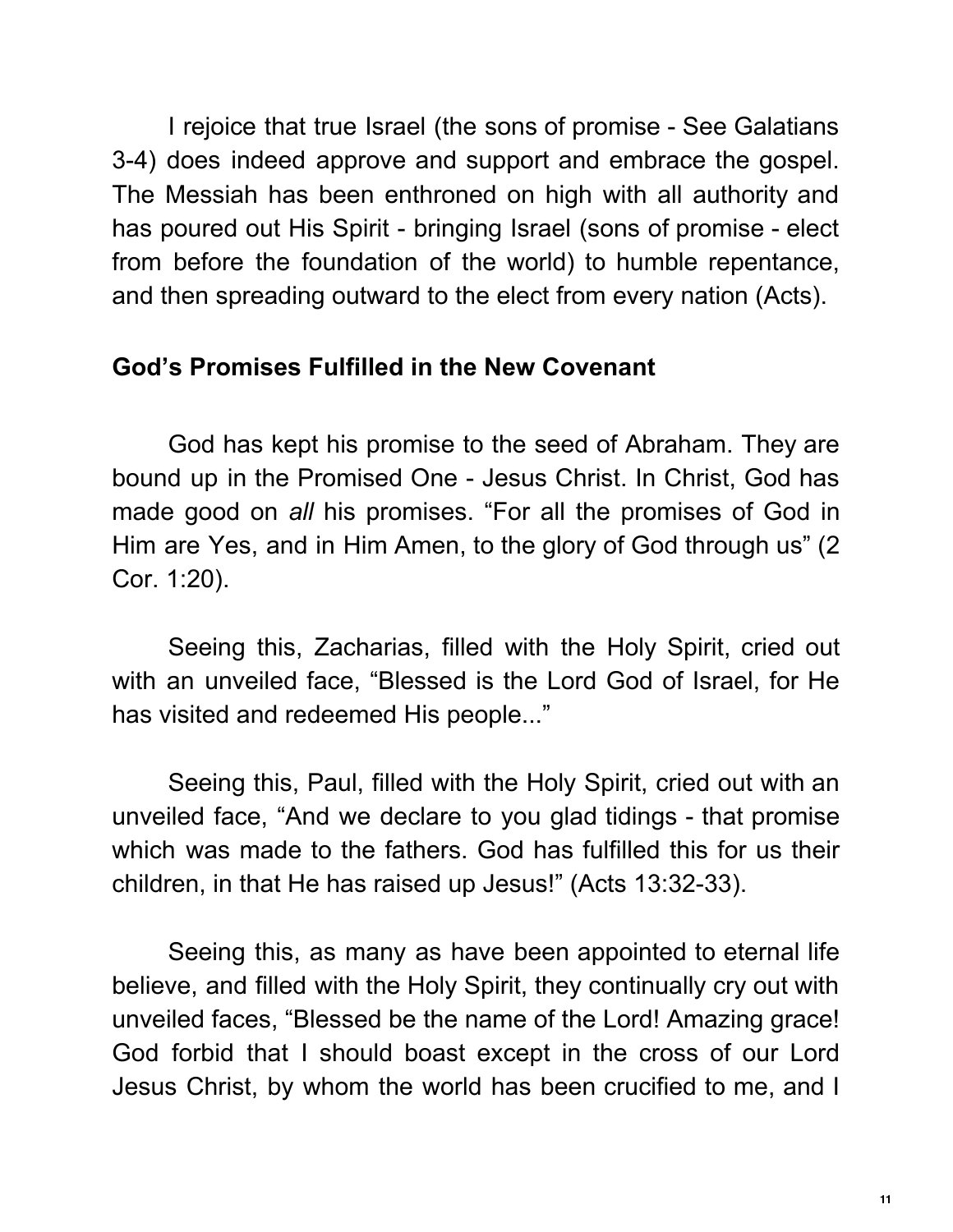to the world. For in Christ Jesus neither circumcision nor uncircumcision avails anything, but a new creation. The Lord be magnified!"

The Deliverer has come and established his covenant through his blood and taken away our sins. One day it will be revealed in all its fullness in his unveiling - his glorious *parousia*!

In the Scriptures, God exalts himself as supreme (e.g. Is. 42:8; 48:9-11). This is right and good, for this is reality. The supremacy of God is good news of happiness for a chosen people from every tribe and tongue and people and nation. Had God not set out to glorify himself, there would be no salvation for sinners like you and like me. Clearly, God did not set his love upon us because of something intrinsically worthy in us; but for his own name sake he acted.

*"For My name's sake I will defer My anger, and for My praise I will restrain it from you, so that I do not cut you off. Behold, I have refined you, but not as silver; I have tested you in the furnace of affliction. For My own sake, for My own sake, I will do it; for how should My name be profaned? And I will not give My glory to another"* (Is. 48:9-11).

The glorious gospel and the formation of the church of the Lord Jesus Christ is the fulfillment of the promised kingdom (Acts 13:22-41; 19:8-9; 24:14; 26:6, 22-23; 28:20, 23, 28, 31) that would abound to the glory of the name of the Lord. Thus, New Covenant Theology declares that the gospel of Jesus Christ is the key to interpreting the whole Bible. It is Jesus Christ – His Person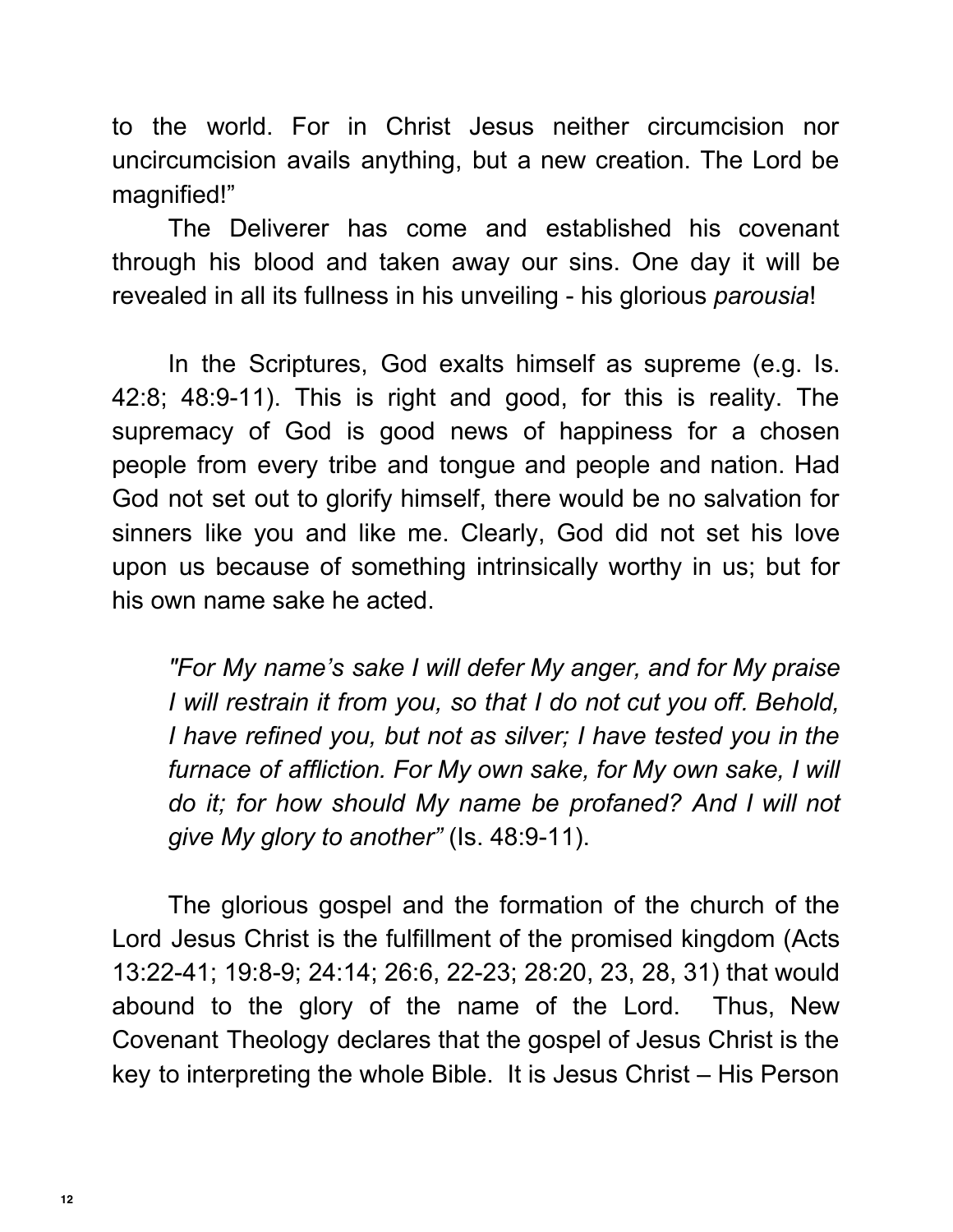and His work – that gives meaning to the whole Bible. Is this not a sweet theme? What could be more desirable to the redeemed heart than to have Jesus as the theme of the Scriptures – first in the shadows of the Old Testament history and prophetic words, and then in the ultimate reality of Jesus Christ in the gospel as the goal of all God's revealed purposes. Graeme Goldsworthy in *The Lion and the Lamb* writes, "The gospel is not a digression from the prophetic fulfillment but rather the very essence of it." [ (Nashville, TN, Thomas Nelson Publishers, 1985), 18]

Christ is the New Covenant

Christ is the agent, purpose, and goal of creation – in whom, through whom, and for whom all things were created . God created the heavens and the earth with the express purpose of bringing all things to their ultimate goal through the suffering and death of Christ and His entering into His glory. May we who believe, never cease to give God thanks, for it is He "*who has qualified us to be partakers of the inheritance of the saints in the light. He has delivered us from the power of darkness and conveyed us into the kingdom of the Son of His love, in whom we have redemption through His blood, the forgiveness of sins. He is the image of the invisible God, the firstborn over all creation. For by Him all things were created that are in heaven and that are on earth, visible and invisible, whether thrones or dominions or principalities or powers. All things were created through Him and for Him. And He is before all things, and in Him all things consist. And He is the head of the body, the church, who is the beginning, the firstborn from the dead, that in all things He may have the*